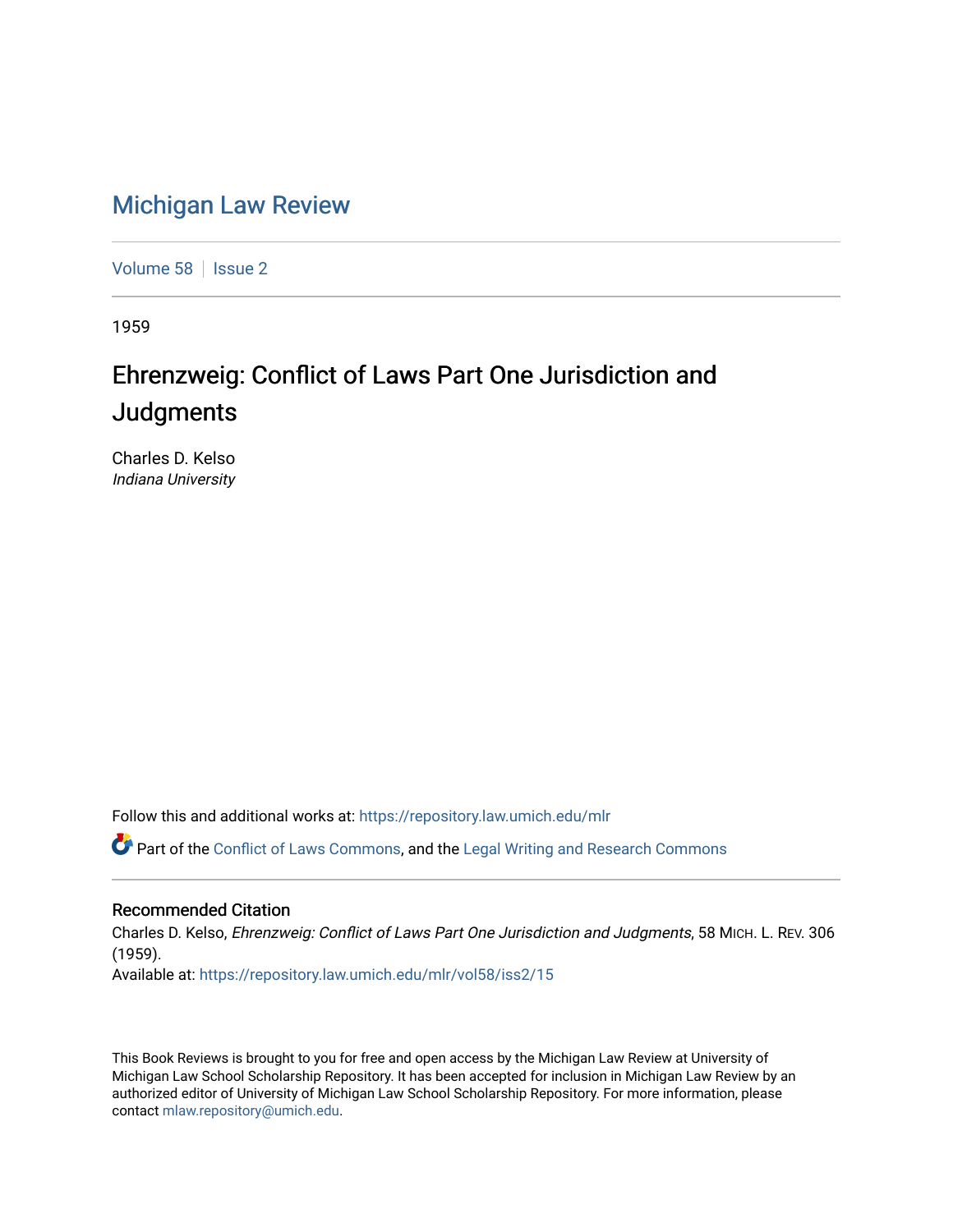## RECENT BOOKS

CONFLICT OF LAws. PART ONE. JURISDICTION AND JUDGMENTS. By *Albert A. Ehrenzweig.* St. Paul: West Publishing Co. 1959. Pp. XXXIV, 367. \$6.

Professor Ehrenzweig<sup>1</sup> has explored or discovered many dramatic new legal principles, e.g., "negligence without fault" and " 'full aid' insurance." He is expert in analyzing court decisions to demonstrate that some theretofore unformulated generality accounts for the results. By intense study of specific fact situations he shows that the old or accepted rule either has been eaten up by exceptions, dissolved in the pattern of case results, or, historically, was never grounded in sound reason or never really operated as a rule. Thus it comes as no surprise that Ehrenzweig on Conflict of Laws, Part One,<sup>2</sup> brims with fresh ideas involving "the interstate problems of everyday practice"3 in Jurisdiction, Recognition of Foreign Judgments, and Divorce, Annulment and their Incidents.

The Preface indicates that the book is for teachers, law students and practicing lawyers. For teachers it is required reading to help retest old opinions, check late developments, and consider possibilities for reorganization.4 The more adventurous may well take Ehrenzweig's suggestion that the book be assigned as a supplement to case method instruction.

Law students will probably continue to ignore unassigned readings or will invest in Stumberg<sup>6</sup> or Goodrich<sup>6</sup> at least until the choice of law volume (Part Two) is published. However, even before Part Two appears, Part One would be a valuable addition to the library of a practicing lawyer. If a choice must be made, I should think that for the topics covered Ehrenzweig would today have greater law-office potential than either Goodrich or Stumberg for these reasons: First, it is thoroughly documented with the most recent materials in this fast developing field, in addition to containing guide lines to old materials. Second, it deals in greater refinement with many of the most troublesome recurrent fact situations, helping to point out distinctions which may be or become crucial. Third, it provides materials for briefs or arguments by pointing up new relationships between fact

1 Albert Ehrenzweig is a Professor of Law at the University of California, Berkeley. He is the author of MISTAKE AND UNLAWFULNESS (1931); TORT LIABILITY (1936); A NEW LAw OF TORTS (1937) (in German); INCOME TAX TREATIES (1950); NEGLIGENCE WITHOUT FAULT (1951); FULL Am INSURANCE: A VOLUNTARY COMPENSATION PLAN (1954): AMERICAN-GREEK PRIVATE INTERNATIONAL LAw (1957); and numerous articles in American and Continental legal periodicals.

<sup>2</sup>Part One is expected to be republished with Part, Two (on Choice of Law) as an integrated volume. Part One includes a summary of contents, a table of contents, a key to abbreviations, a lengthy bibliography, a table of cases, a detailed index, copious footnotes, and many cross references in the text and index.

<sup>3</sup>EHRENZWEIG, CONFLICT OF LAws, Part One, p. XI (1959).

4 New ideas on organization include the consideration of capacity as part of Jurisdiction; the separation of international and interstate conflicts; arbitration agreements classified under mandatory dismissal; and the statute of limitations and "public policy" dealt with as phases of discretionary dismissal.

5 STUMBERG, CONFLICT OF LAws, 2d ed. (1951).

6 GOODRICH, CoNFLICT OF LAws, 3d ed. (1949).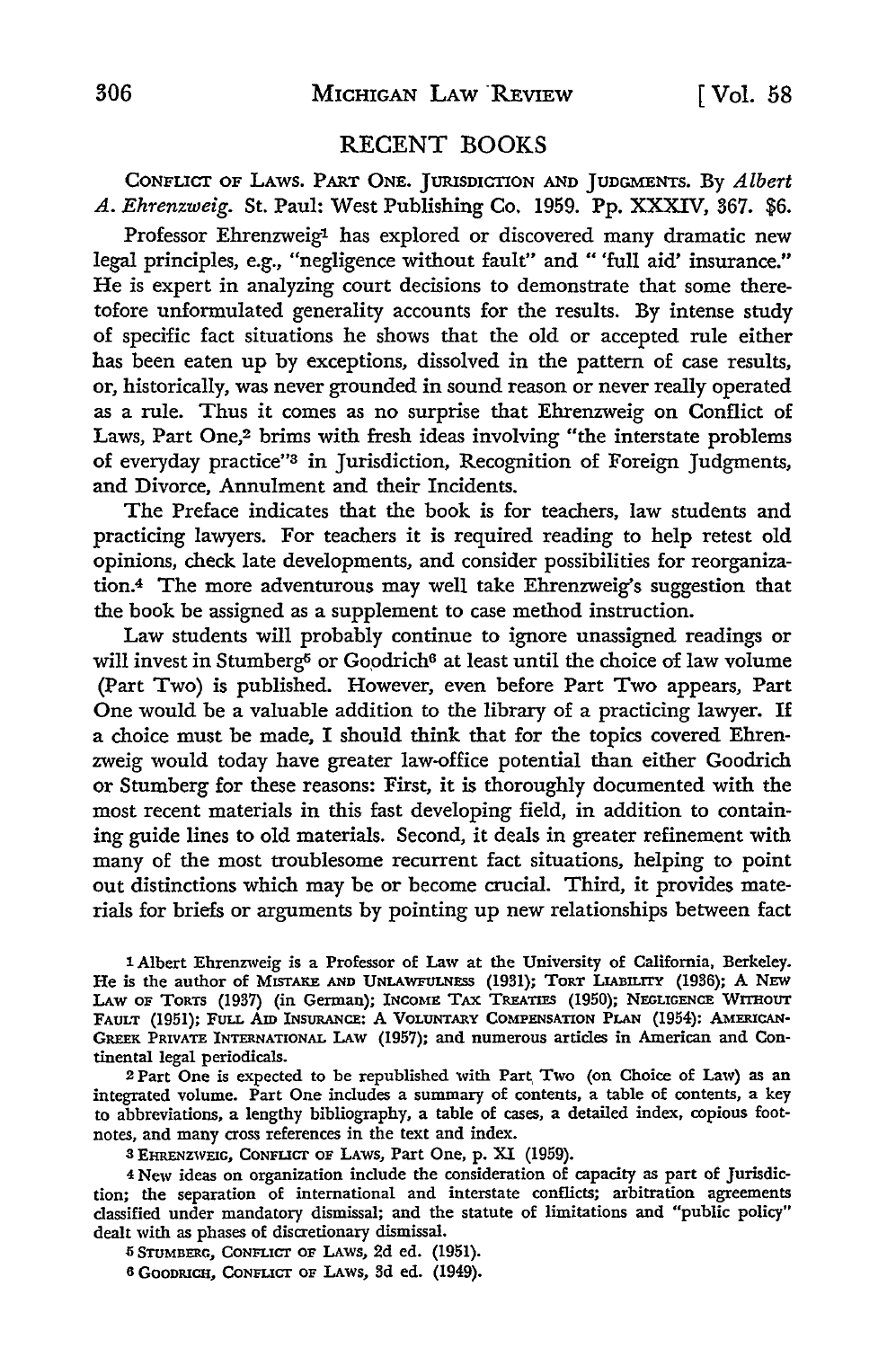situations, rules and cases. Ehrenzweig openly takes sides and tells why. But his work is never dogmatic or doctrinaire because he has an appetite for detail, a tolerance for diversity, and a mania for thoroughness.

The book begins with an introduction to the most general thories of conflict of laws, a plea for partial separation of international and interstate conflicts law, and an appraisal of the relative significance of the sources of conflicts law.

Chapter One, entitled "Will the Court Take the Case?" is divided into sub-chapters the first of which considers active and passive procedural capacity, i.e., standing to sue or be sued. Ehrenzweig is not sympathetic with denial of jurisdiction on the ground that a party has capacity to sue dependent on a foreign<sup>7</sup> law or is a foreign-created entity such as a foreign corporation, guardian, personal representative, or receiver. Lawyers faced with jurisdictional hurdles on this ground will find a hopeful statement of the rules, promising exceptions, or the arguments necessary to produce a desired result either by inducing reform or favorably closing a gap in the forum's law.

In the second sub-chapter, " (Local) Jurisdiction and Proper Process," Ehrenzweig renews his attack on the rule that purports to allow in personam judgments based on personal service on a transient defendant.<sup>8</sup> He treats in rem jurisdiction from a more conventional viewpoint but suggests, contrary to the *Restatement,9* that the courts do and should examine and approve adoptions whenever it seems proper for the welfare of the child, even though the forum is not the domicil of the child or of the natural parents. The sub-chapter concludes with a review and summary of the law of in personam jurisdiction. It points out that the future growth of "convenient jurisdiction" under the *International Shoe10* banner of "fair play" will be a case by case, trial and error process.

The third sub-chapter, "Will the Court Take Jurisdiction?" deals with discretionary and mandatory dismissal. As to forum non conveniens in nonadmiralty cases, Professor Ehrenzweig finds that little more can be said than that " 'a court will not exercise jurisdiction if it is a seriously inappropriate forum for the trial of the action so long as an appropriate forum is available to the plaintiff.' "11

However, where suits are brought on the same claim in two different courts, he finds the law governing stays a bit more specific: in general stays will be granted only in favor of proceedings commenced earlier and

"the primary test for the court's decision is the question whether on principles of res judicata and full faith and credit .. *. ,* the foreign

9 See CONFLICT OF LAWS RESTATEMENT §142 (1934).

10 International Shoe Co. v. State of Washington, 326 U.S. 310 (1945).

**<sup>7</sup> It** should be noted tbat Ehrenzweig carefully distinguishes between "foreign" which refers to non-forum, and "extranational" which is related only to foreign countries.

s See Ehrenzweig, "The Transient Rule of Personal Jurisdiction: The 'Power' Mytb and Forum Conveniens," 65 YALE L. J. 289 (1956). Many portions of the book have been shaped from the author's previously published articles.

<sup>11</sup> EHRENZWEIG, CONFLICT OF LAws, Part One, §35, p. 124 (1959).